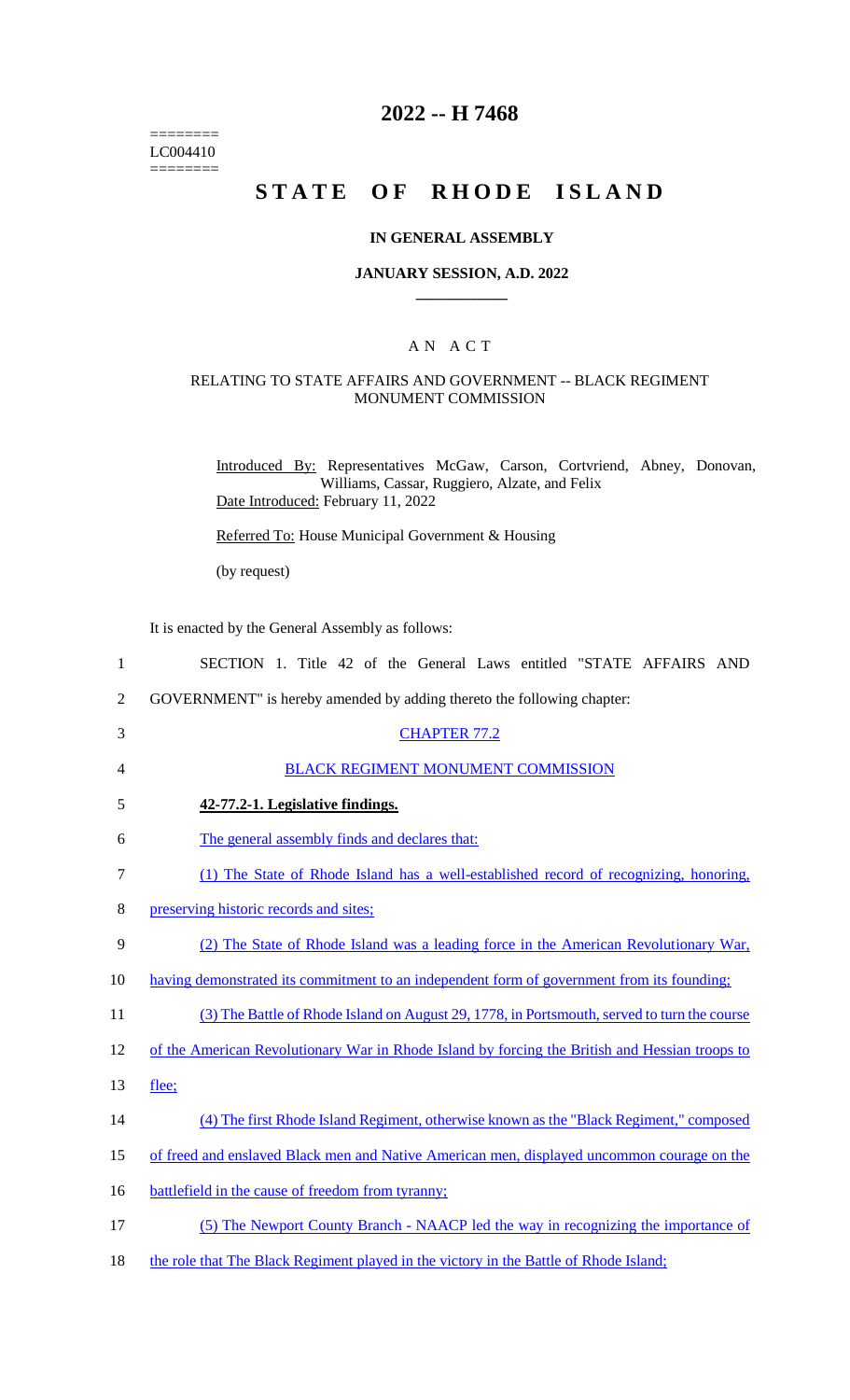1 (6) The Newport County Branch - NAACP has conducted a commemoration ceremony at 2 the site of the Battle of Rhode Island in recognition of the feats of the Black Regiment every year 3 since 1968; 4 (7) Through the leadership of the Newport County Branch - NAACP, and in collaboration 5 with state government and federal government, a beautiful monument has been erected at this site, 6 now known as Patriots Park, in Portsmouth; and 7 (8) The Black Regiment Monument has been designated as an historic site, thus requiring 8 ongoing care and oversight. 9 **42-77.2-2. Establishment - Purpose.**  10 There is established the Black Regiment Monument Commission, whose purpose and 11 function shall be to keep the memory of the Black Regiment alive and to assure the proper upkeep 12 and maintenance of the Black Regiment Monument and surrounding park grounds. 13 **42-77.2-3. Membership and annual reports.**  14 (a) The commission shall be comprised of five (5) members: 15 (1) The president of the senate, or designee; 16 (2) The speaker of the house of representatives, or designee; 17 (3) The president of the Portsmouth town council, or designee; 18 (4) The director of the Rhode Island department of environmental management, or 19 designee; and 20 (5) The president of the Newport County Branch - NAACP or designee/member. 21 (b) The commission shall elect a chair, vice-chair, and a secretary on a biennial basis. 22 (c) The commission shall meet at least two (2) times per year, maintain minutes of 23 meetings, comply with open meetings laws and standards, and submit an annual report to the 24 president of the senate and the speaker of the house of representatives. 25 **42-77.2-4. Duties of commission.**  26 The duties of the commission shall be: 27 (1) The commission shall establish standards and procedures consistent with its purpose 28 and function. 29 (2) The commission shall approve of the use of the monument and grounds at Patriots Park, 30 including all ceremonies, commemorations, lectures, presentations, reenactment, signage, 31 adornments, and the like.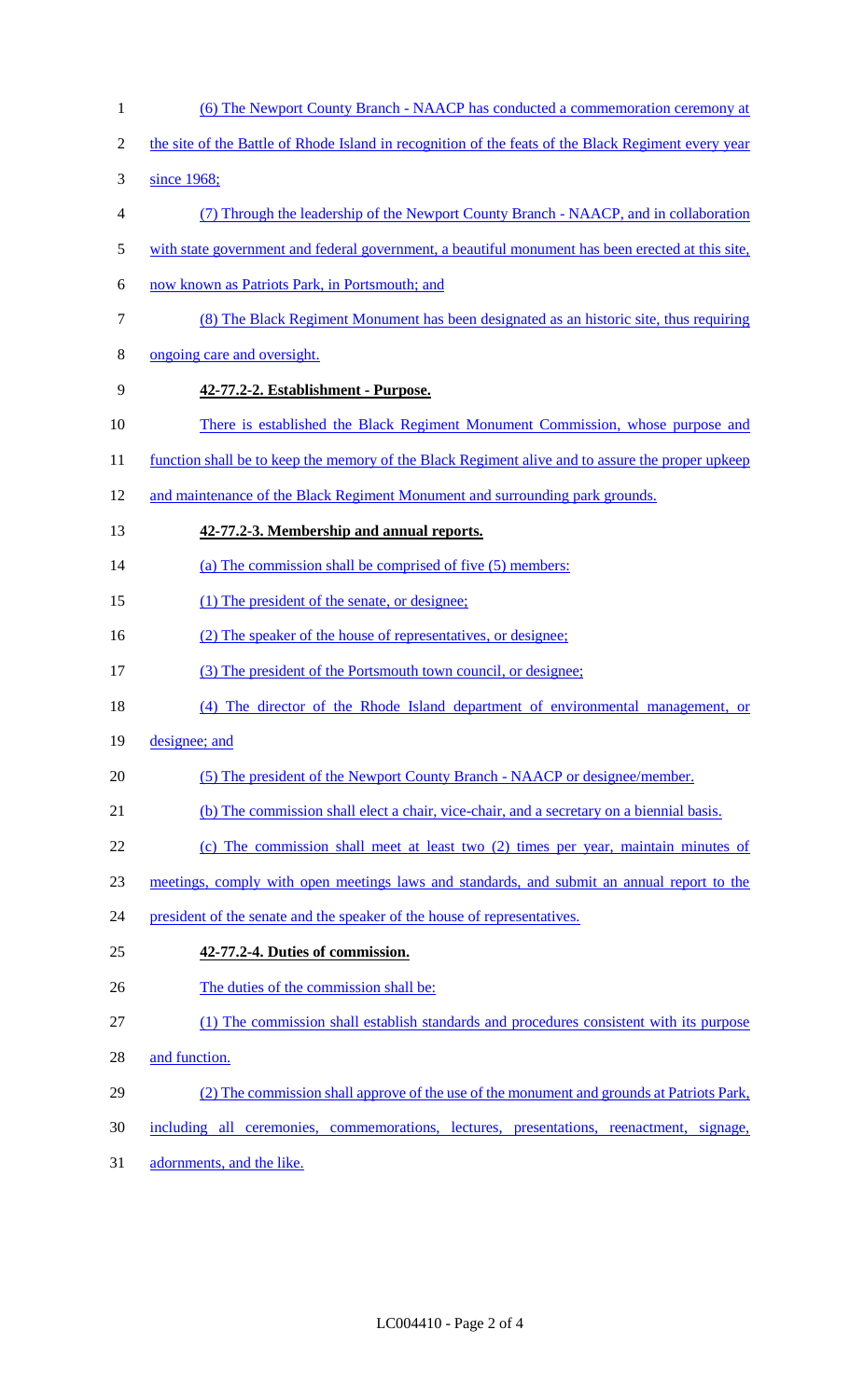1 SECTION 2. This act shall take effect upon passage.

#### $=$ LC004410 ========